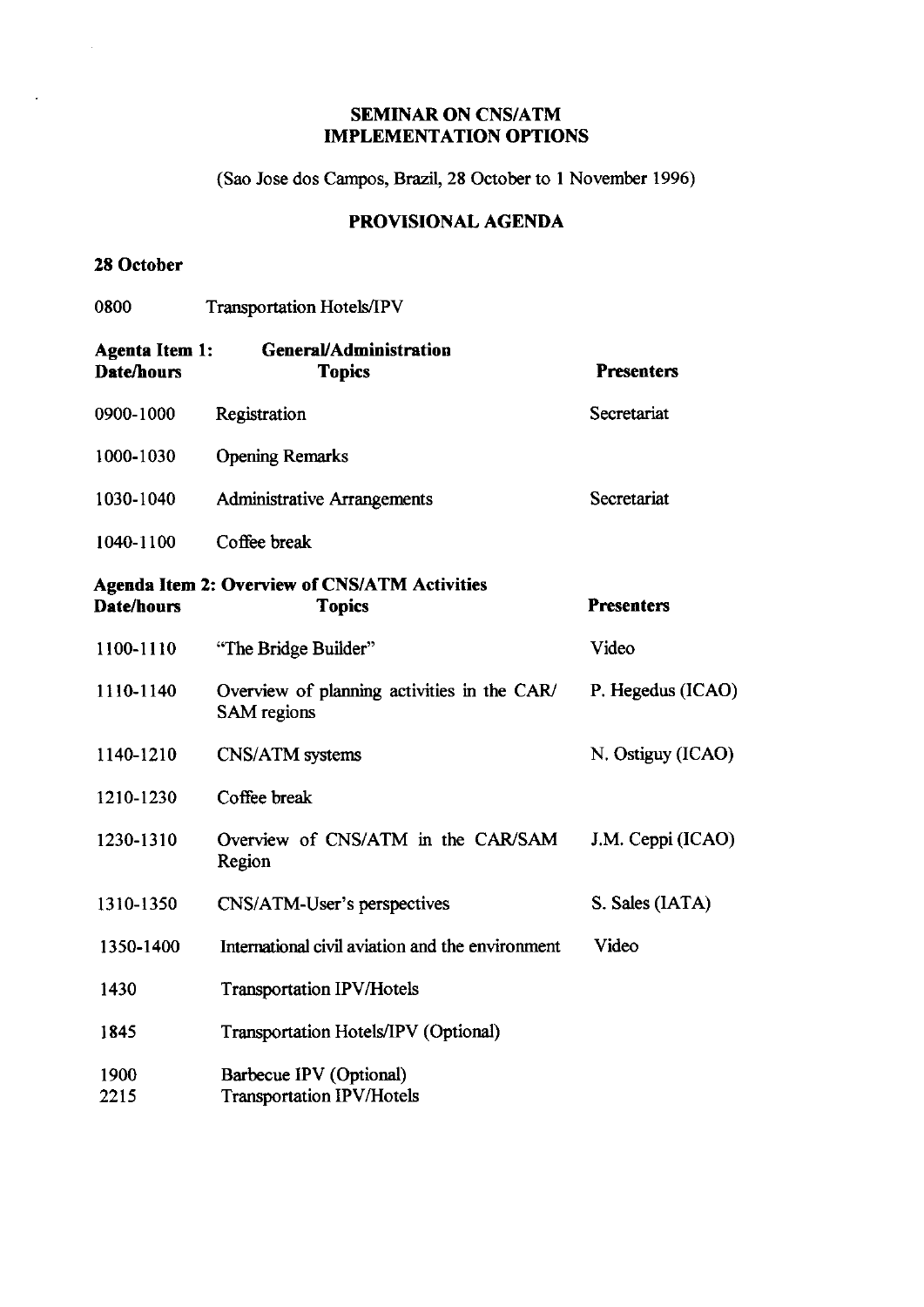## 29 October

| 0800                 | Transportation from Hotels to IPV                                                    |                                     |  |
|----------------------|--------------------------------------------------------------------------------------|-------------------------------------|--|
| Item 3<br>Date/hours | Communication<br><b>Topics</b>                                                       | <b>Presenters</b>                   |  |
| 0830-0900            | VHF data link (VDL) overview and technologies J. Chagas (ICAO<br>(CSMA, TDMA, STDMA) |                                     |  |
| 0900-0930            | AMSS overview and technologies                                                       | N. Ostiguy (ICAO)                   |  |
| 0930-1000            | HF data link overview and technology                                                 | J. Chagas (ICAO)                    |  |
| 1000-1020            | Coffe Break                                                                          |                                     |  |
| 1020-1040            | Relative merits of data link/frequency spectrum<br>issues and the ITU                | J. Chagas (ICAO)                    |  |
| 1040-1110            | ATN overview and status report                                                       | E. Adelson (ARINC)                  |  |
| 1110-1140            | Communications development towards an ATN<br>environment in the CAR/SAM regions      | C. Stehli (OACI                     |  |
| 1140-1210            | their<br>links<br>implementation<br>Data<br>and<br>applications                      | E. Adelson (ARINC)                  |  |
| 1210-1230            | Coffee break                                                                         |                                     |  |
| 1230-1300            | link<br>SITA's<br>implementation<br>data<br>and<br>applications                      | S. Martins (SITA)                   |  |
| 1300-1330            | Airlines data links development in the CAR/<br><b>SAM</b> regions                    | S. Martins (SITA)                   |  |
| 1330-1400            | Data link development - The DATACOM<br>System of Brazil                              | G. A. Camargo de<br>Oliveira (DEPV) |  |
| 1420                 | <b>Transportation IPV/Hotels</b>                                                     |                                     |  |

A:\CNSATMSJ.ENG

**Revision 16/10/96**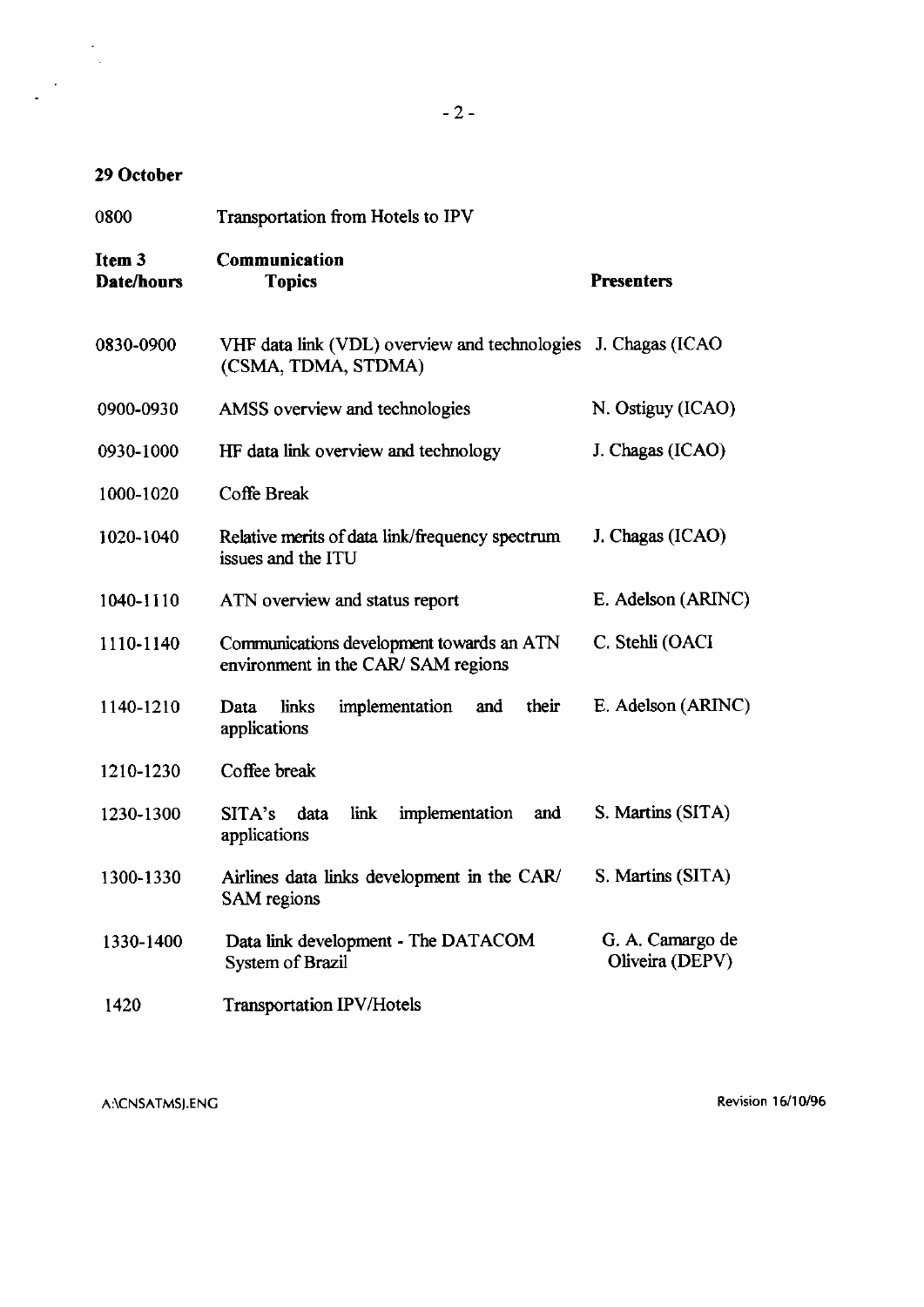## 30 October

 $\bar{\mathcal{A}}$ 

| 0800                                   | <b>Transportation Hotels/IPV</b>                                            |                                             |
|----------------------------------------|-----------------------------------------------------------------------------|---------------------------------------------|
| Item <sub>3</sub><br><b>Date/hours</b> | Communication<br><b>Topics</b>                                              | <b>Presenters</b>                           |
| 0830-0900                              | Airborne AVIONICS, present and future                                       | P. Potocki (AIRBUS)                         |
| 0900-0930                              | Panel discussion on communication                                           |                                             |
| Agenda Item 4:<br><b>Date/hours</b>    | <b>Navigation</b><br><b>Topics</b>                                          | <b>Presenters</b>                           |
| 0930-0940                              | <b>GNSS</b>                                                                 | Video                                       |
| 0940-0950                              | ICAO activities (SARPs/institutional issues)                                | N. Ostiguy (ICAO)                           |
| 0950-1020                              | GPS/GNSS system description, applications<br>(approach and landing), policy | Drazen Gardilcic<br>(FAA)                   |
| 1020-1040                              | Coffe Break                                                                 |                                             |
| 1040-1110                              | GNSS augmentation systems overview and<br>technologies                      | Hans Iliou<br>(Daimler-Benz Aerospace)      |
| 1110-1140                              | Application of augmentation systems                                         | Thomas Jessulat<br>(Daimler-Benz Aerospace) |
| 1140-1210                              | Overview of WGS-84                                                          | A. Pavlovic (ICAO)                          |
| 1210-1230                              | Coffe Break                                                                 |                                             |
| 1230-1330                              | WGS-84 surveying standards/methods                                          | A. Pavlovic (ICAO)                          |
| 1330-1400                              | Differentia GPS                                                             | H. Pierce (Honeywell)                       |
| 1405                                   | <b>Transport to CTA Restaurant</b>                                          |                                             |
| 1510                                   | Visit of EMBRAER (Group A)<br>Visit of IPV (Group B)                        |                                             |

A:\CNSATMSJ.ENG Revision 16/10/96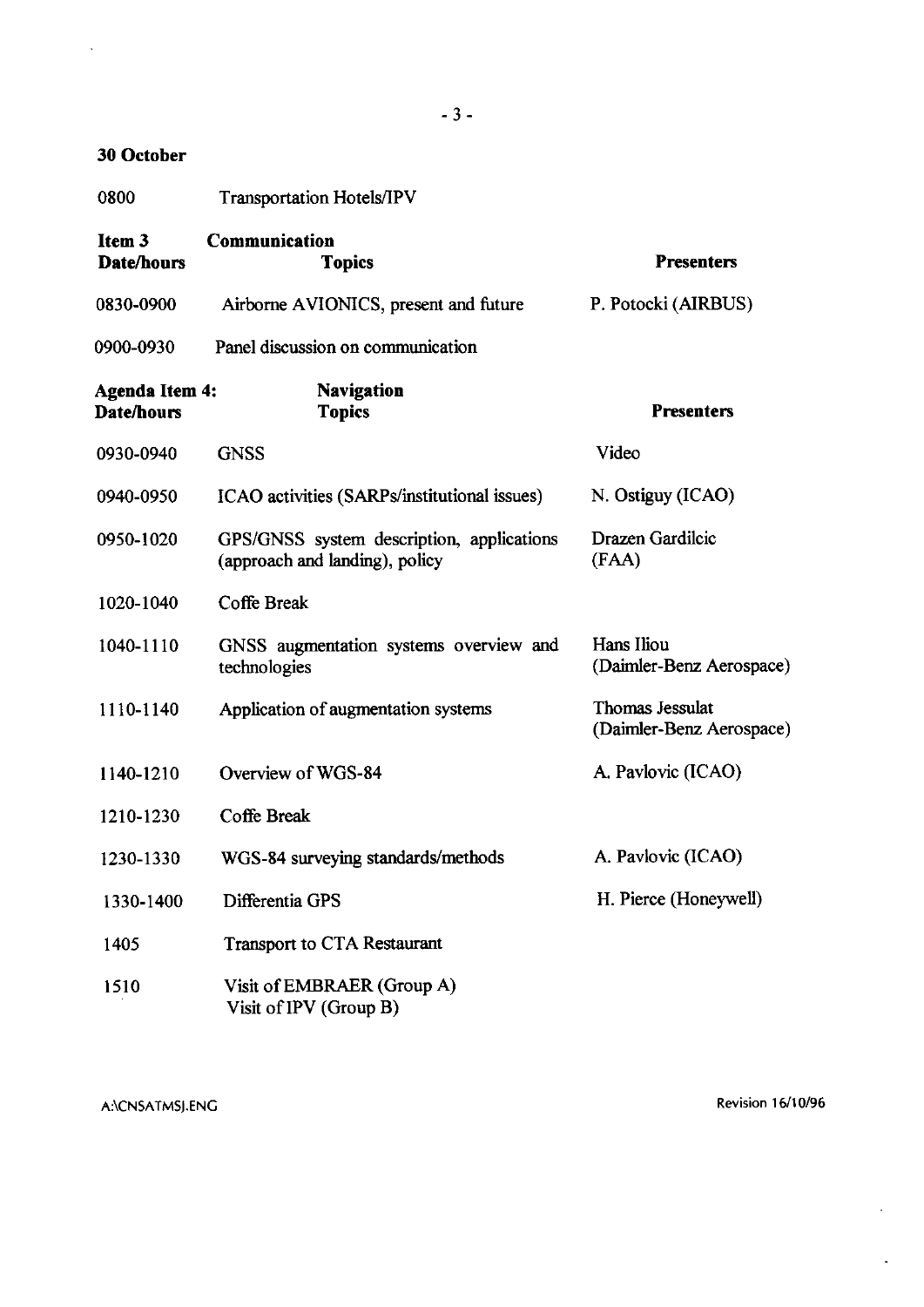## 31 October

 $\bar{\mathcal{A}}$ 

| 0800                         | <b>Transport Hotels/IPV</b>                                  |                            |
|------------------------------|--------------------------------------------------------------|----------------------------|
| Item 4:<br><b>Date/hours</b> | <b>Navigation</b><br><b>Topics</b>                           | <b>Presenters</b>          |
| 0830-0910                    | Satellite landing system                                     | Harold Pierce (Honeywell)  |
| 0910-0940                    | Panel discussion on navigation                               |                            |
| Item 5:<br>Date/hours        | <b>Surveillance</b><br><b>Topics</b>                         | <b>Presenters</b>          |
| 0940-1000                    | <b>ADS</b> overview                                          | N. Ostiguy (ICAO)          |
| 1000-1020                    | Coffee break                                                 |                            |
| 1020-1100                    | <b>ADS/SSR</b> integration                                   | D. Diez AENA (Spain)       |
| 1100-1120                    | Panel discussion on surveillance                             |                            |
| Item 6:<br>Date/hours        | <b>Air Traffic Management</b><br><b>Topics</b>               | <b>Presenters</b>          |
| 1120-1140                    | <b>ATM</b> overview                                          | N. Ostiguy (ICAO)          |
| 1140-1210                    | Integrated aeronautical information package/<br><b>AIRAC</b> | A. Pavlovic (ICAO)         |
| 1210-1230                    | Coffee break                                                 |                            |
| 1230-1310                    | Aeronautical data bases/Future AIS                           | A. Pavlovic (ICAO)         |
| 1310-1345                    | ATM system functionality<br>Panel discussion on ATM          | R. Gervais (CAE)           |
| 1345-1415                    | <b>Transport to CTA Restaurant</b>                           |                            |
| 1420                         | Visit of IPV (Group A)                                       | Visit of EMBRAER (Group B) |
| 1510                         |                                                              |                            |

A:\CNSATMSJ.ENG Revision 16/10/96

 $\ddot{\phantom{0}}$